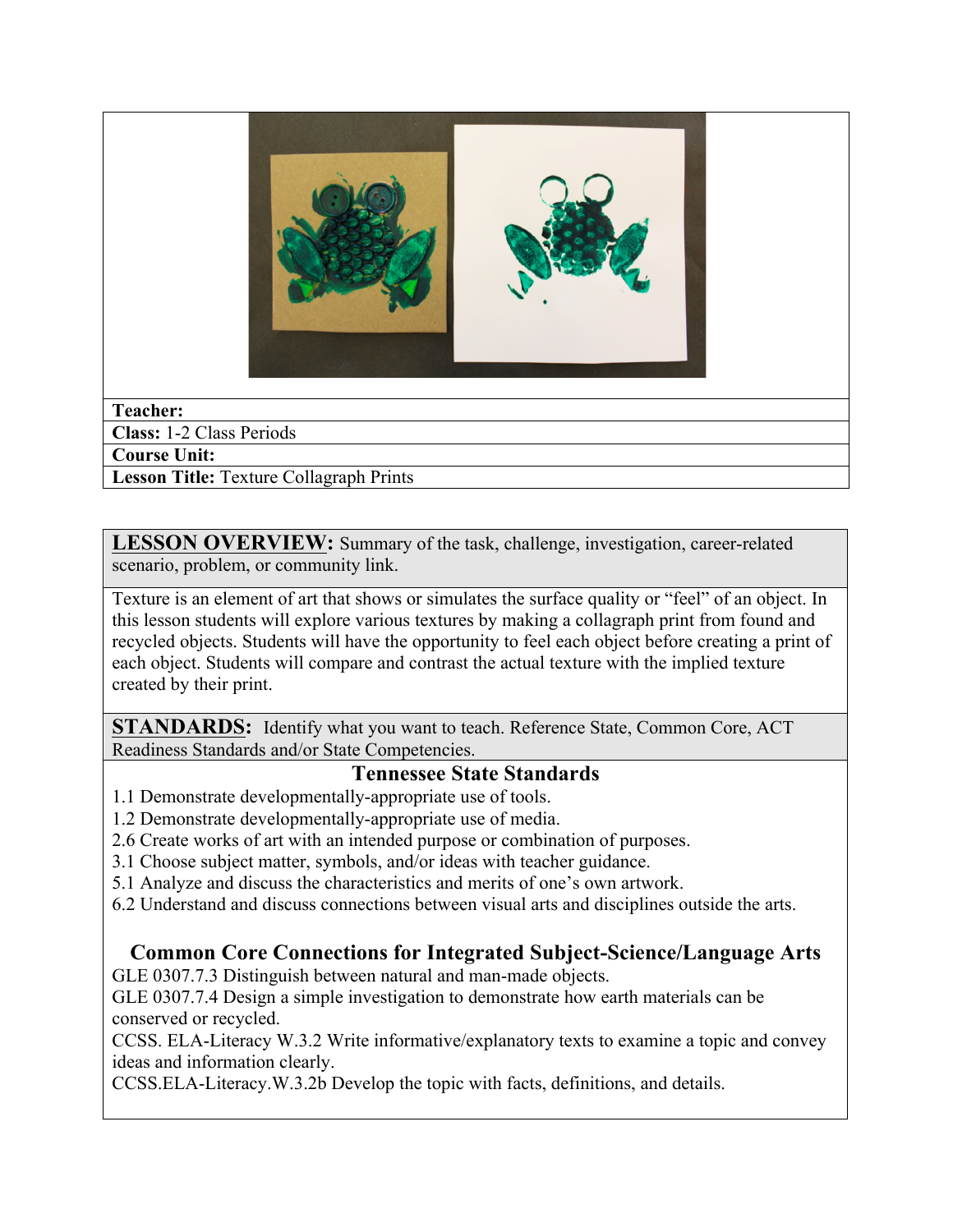### **OBJECTIVE:** Clear, Specific, and Measurable-NOT ACTIVITIES. Student-friendly.

- 1. Students will be able to define texture.
- 2. Students will be able to compare and contrast the actual texture of an object versus the implied texture created by a print of the object.
- 3. Students will be able to describe the process of making a collagraph print by creating two prints from one 6"x6" cardboard base containing found or recycled materials.

**ASSESSMENT/EVALUATION:** Students show evidence of proficiency through a variety of assessments. Aligned with the Lesson Objective.

- 1. Students will participate in a class critique in which they compare and contrast the actual texture with the implied texture created in their print.
- 2. Students will complete a written response in which they define texture and discuss the basic steps of creating a collagraph print.

## **MATERIALS:** Aligned with the Lesson Objective. Rigorous and Relevant.

- (1) 6" x 6" Piece of cardboard per student
- (2) 8" x 8" Pieces of white paper per student
- (1) Container of class-collected found and recycled materials per table such as leaves, bubble wrap, sandpaper, paper clips, bottle caps, buttons, etc.
- (1) Glue bottle per student
- (1) Paintbrush per student
- (3) Cups of water per table
- (3) Pre-poured paint palettes per table
- (3) Brayers per table
- (1) Pencil per student
- (1) Paper towel per student

**ACTIVATING STRATEGY:** Motivator/Hook. An Essential Question encourages students to put forth more effort when faced with complex, open-ended, challenging, meaningful, and authentic questions.

- 1. Before this lesson students will bring in recycled materials and found objects from home to add to the designated class collection bin.
- 2. The teacher will present the class collection, specifically pulling a few objects for the class to investigate together.
- 3. The teacher will define texture in art explaining the difference between actual texture and visual texture.
- 4. The teacher will show each object to the class and ask students to describe how each object *appears* to feel.
- 5. The teacher will then allow students to pass each object around to feel the actual texture.
- 6. Is the actual texture of the object different from the visual texture of the object? How does an artist use this knowledge to imply texture in an artwork?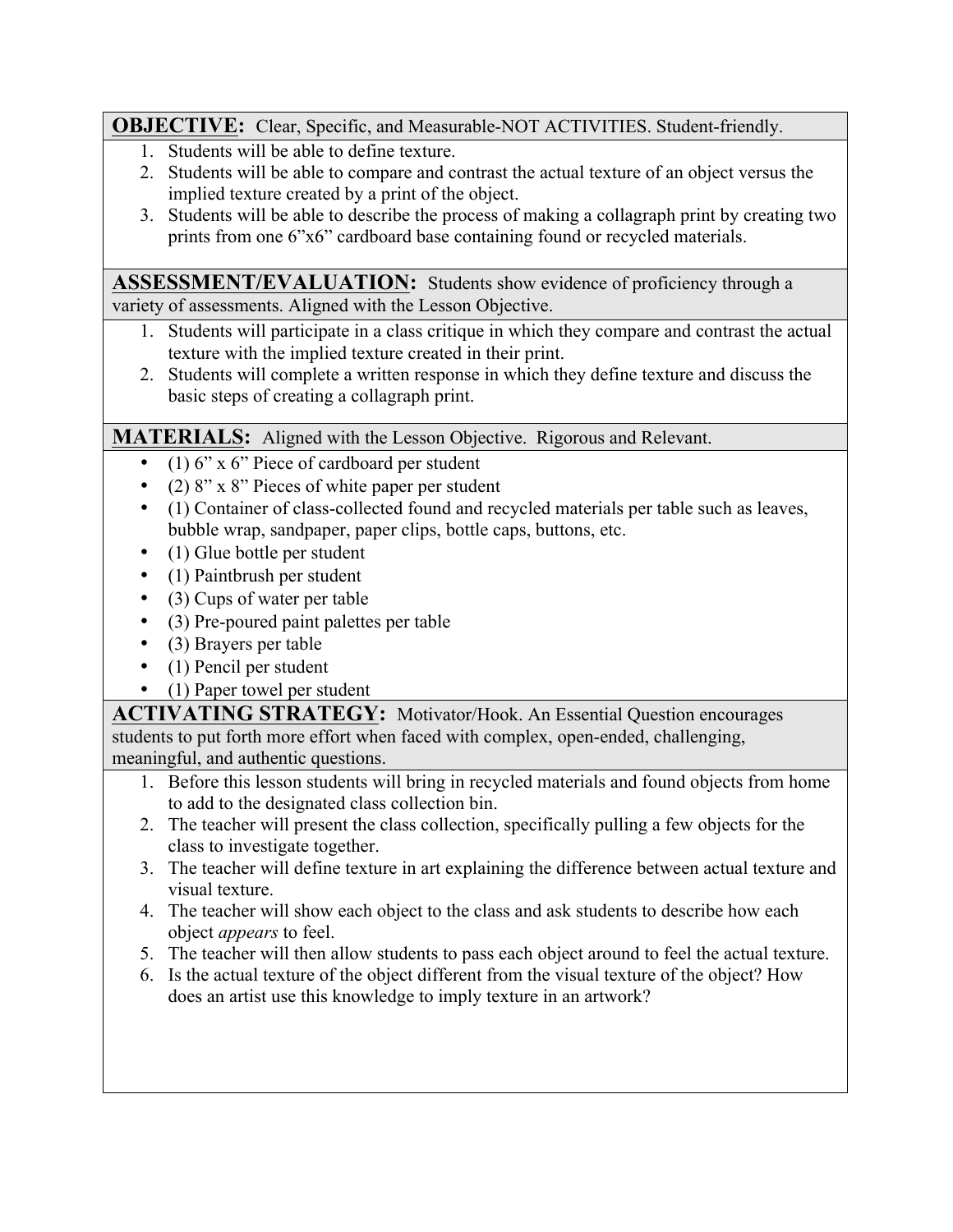## **INSTRUCTION:** Step-By-Step Procedures-Sequence. Discover/Explain-Direct Instruction.

- 1. The teacher will introduce the project with a pre-made example and state the objectives.
- 2. The teacher will inform students that they will use glue to attach found and recycled objects from their class collection to one 6" x 6" piece of cardboard.
- 3. The teacher will explain that adding various materials to their printing surface is similar to creating a collage which is why this process is known as collagraph printing.
- 4. The teacher should encourage students to arrange their objects in an interesting way before securely attaching their objects to the cardboard base.
- 5. As the glue begins to dry, students will cover the objects with tempera paint.
- 6. Once the objects are painted students will lay one 8"x 8" piece of paper on top of the 6"x6" cardboard piece.
- 7. Students will smooth the paper over the piece of cardboard and will gently press the paper onto the collagraph using a brayer.
- 8. After pressing the entire surface area students will carefully remove their piece of paper to reveal a collagraph print.
- 9. Students will place their second piece of 8"x8" paper on top of the 6"x6" cardboard piece, gently pressing with a brayer to create a second print.
- 10. Cleanup will occur during the last 10 minutes of class. Students will place work on the drying rack and return materials to the appropriate bin.

# **ALTERNATE/EXTRA ACTIVITIES:**

- 1. Students may go on an outdoor walk around the school or playground to collect items to use for their prints.
- 2. Students could use printing ink or acrylic paint instead of tempera paint.
- 3. For students with special needs 6"x6" cardboard pieces could be pre-made with materials adhered to the surface before class.
- 4. After creating two of their own prints students could choose to switch their 6"x6" cardboard base with a classmate. Students could create a print from their classmate's cardboard base to explore other kinds of texture.

**CLOSURE:** Reflection/Wrap-Up. Summarizing, Reminding, Reflecting, Restating, Connecting.

- 1. Once each student has completed two prints the class will hold a critique or divide into small group critiques to discuss the collagraph prints they created.
- 2. As each student shows their prints the class will guess what objects were used to create the print. The class will discuss which objects created the most interesting prints and why certain textures might have worked better than others.
- 3. In a written response students will define texture and discuss the basic steps they took to make their collagraph print including the materials they used and how the textures of the materials were represented in the print.

# **CROSS-CURRICULAR CONNECTIONS**

- 1. Science
- 2. Language Arts